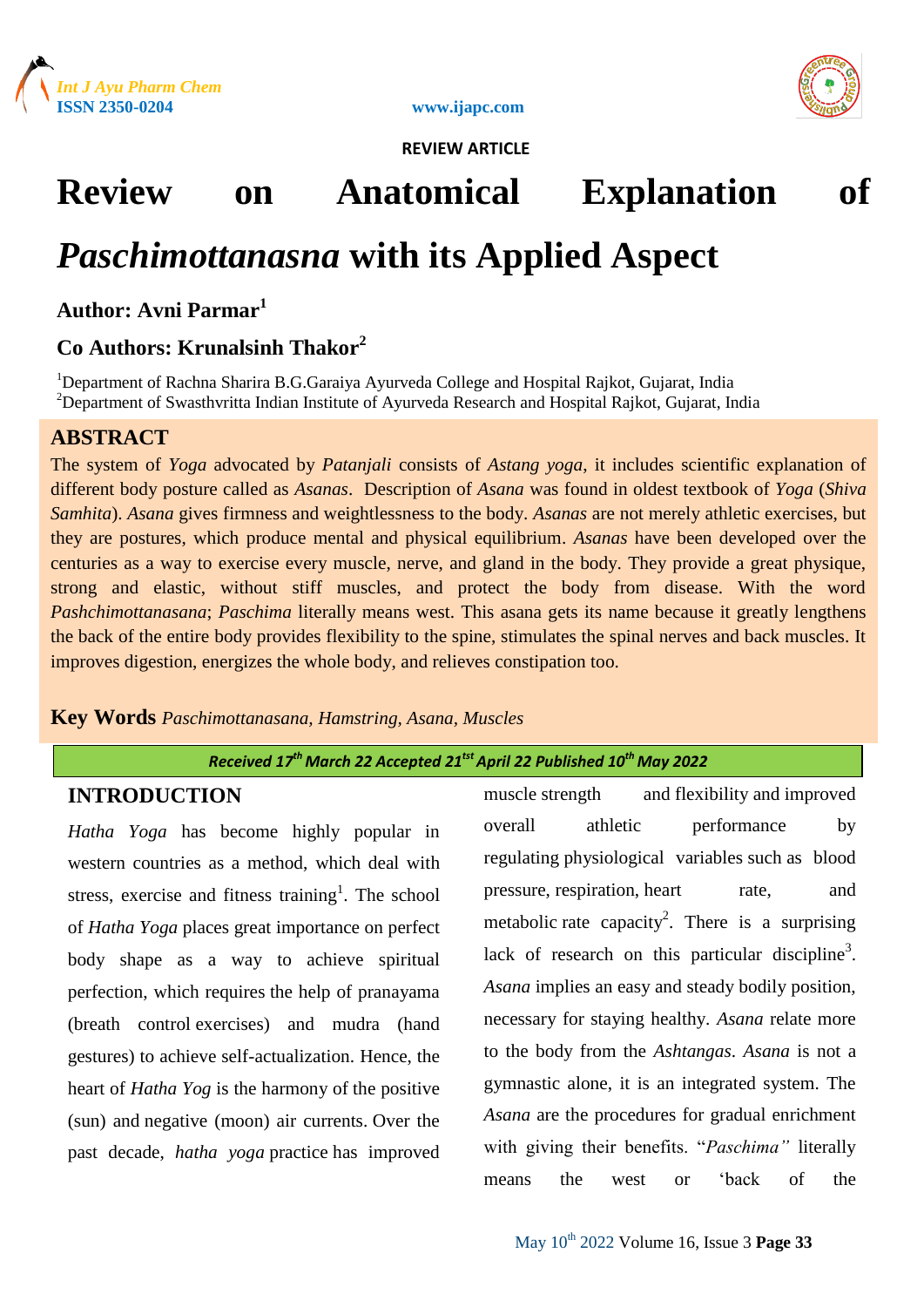





body' and '*Uttana*' means 'intense stretch'. This *Asana* is also known as *Ugrasana*<sup>4</sup> **.** It also helps to control sexual feelings and due to these benefits of *Paschimottanasana*, it is also known as *Brahmacharyasana*. The word '*Ugra*' means 'powerful' and '*Brahmacharya*' means 'celibacy'. *Paschimottanasana* describes in *Hathyoga pradeepika*, *Gheranda Samhita* and also in *Shiva Samhita*. It implies the back of the whole body from the head to the heels<sup>5</sup>. In this *Asana* the back of the whole body is intensely stretched hence the name is given.

# **AIMS AND OBJECTIVES**

1. To know the benefits and anatomical structure involved while practicing *Paschimottanasana* in daily life.

2. To prevent injury while practicing *Paschimottanasana* in daily life

# **MATERIALS AND METHODS**

 Classical text book of *Yogasana* and their commentaries.

 Related articles, publications and internet media information on *Paschimottanasana*.

STEPS OF PERFORMING *PASCHIMOTTANASANA*6,7,8 प्रसार्य पादौ भूवि दण्ड–रूपौदोभ्यां पदाग्र– दवितयंगॄहीत्िा **|** जानूऩररन्यस्त**–**ऱऱाट**–**देशो िसेदददं ऩश्छिमतानमाहु् **||** ह.यो..1/28 **||** इति पश्छिमतानमासनाग्र्यं पवनं पश्छिम–

िादहनंकरोतत **|**

उदयं जठरानलस्य कुर्याद उदरे काश्येमरोगतां छ पुंसा म **|| 29 ||** प्रसार्य पादौ भूवि दण्ड–रूपौ विन्यस्तभलं तिततयुग्ममध्ये। यत्नेनपादौचधृतौकराभयं तत् पस्चिमोत्तनमिहसनम स्यात।। (घे.स. $2/22$ )

### **METHODS**

1. Sit straight with the legs extended to the front.

2. Hold the great toes of foot with respective hands.

3. With exhalation bend forwards & touch the head to the knee joint.

4. The elbows should touch the ground.

5. Be in this position for 30 to 60 seconds

6. Release the hands & with exhalation come back to the earlier posture.





BENEFITS<sup>10</sup>:

- Beneficial in defects of *Pranvayu*.
- Enhances digestive power.
- Reduces the abdominal fat.
- Provides health.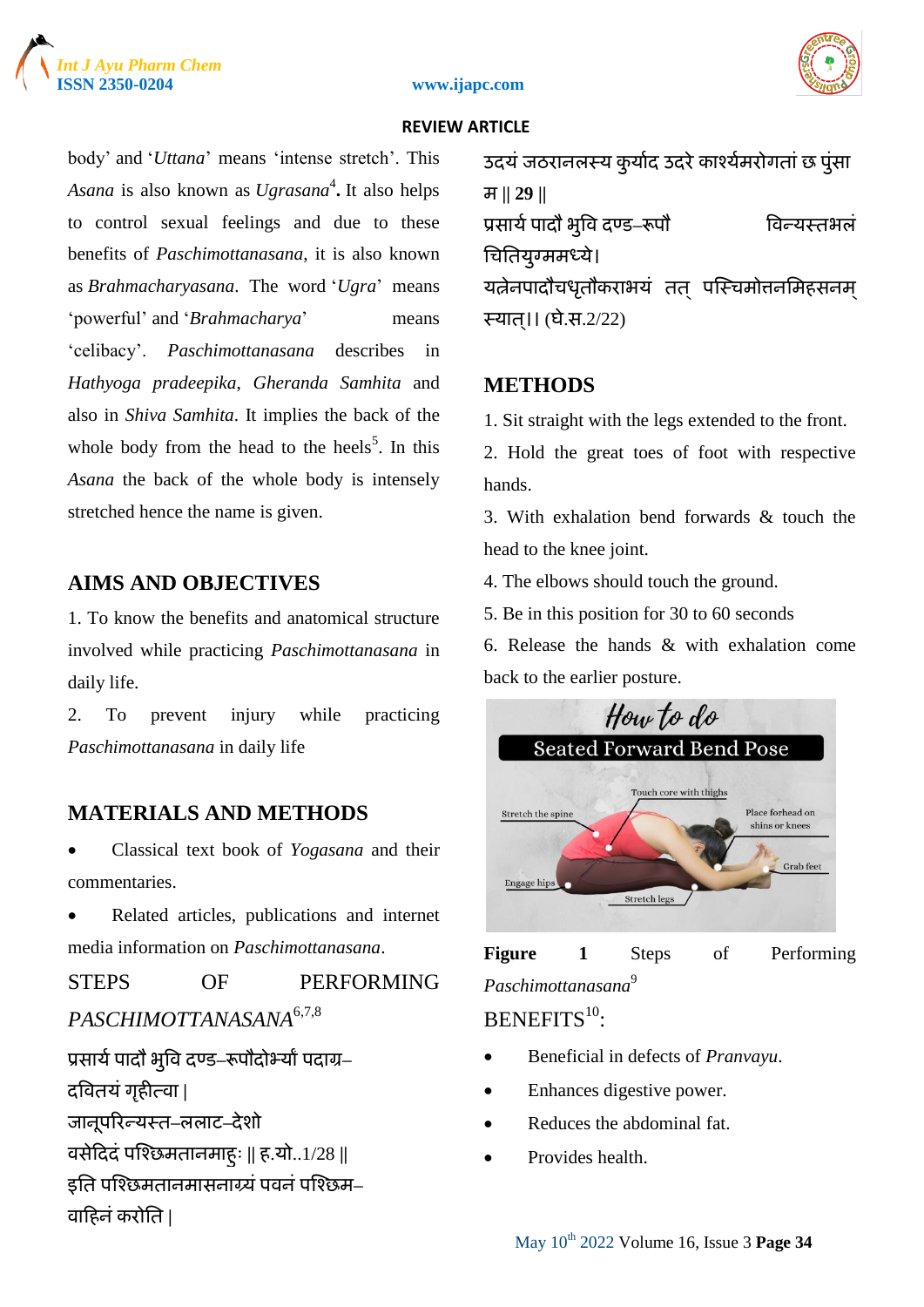





 Tones up the abdominal organs like kidney, liver, spleen etc.

- Strengthens the spine.
- It is considered to be the best in the disease of abdomen
- It also helps in menorrhagia, dysmenorrhea in female
- It also increase the flexibility of elbow and hip joints
- It toneup the abdominal and spine muscles.
- Relieves stress and fatigue
- Improves digestion
- Strengthens the spine
- Use full in the sciatica
- Firms and tones the buttock and spine muscles

Breathing method:-

1. Breathing in (while पूरक) the hands above the lateral side.

2. While bending forward from the waist – रेचक

and holding only कुम्भक

3. Then while breathing in, one should come to *Dandasana*.



**Figure 2** Muscles involvements in *Paschimottanasana*<sup>11</sup> DURATION OF PRACTICE $^{12}$ :

In the beginning, practice 3 to 5 rounds of 3 to 10 breaths each. After good practice, maintain this *Asana* for one round of 1 to 5 minutes (approximately 15 to 75 breaths.)

Utility of *Asanas* can be taken as two folds:

1. Spiritually, it helps in controlling the mind  $\&$ to attain salvation.

2. Preservation of health & cure of various diseases.

Places:

Clean, open and secluded place where the air is coming well, the lights should come properly considered to be the best.

Time: Retirement from toilet daily routine, morning is the best time. The time of evening is appropriate in winter. Morning is appropriate in the summer.

Costumes: Wear a cloth covering the entire body in winter. Wear cotton - clothes during warm times.

# LIMITATIONS<sup>13,14,15,16</sup>:

While the benefits and importance of *Paschimotanasana* are enormous, there are certain situations in which meditators should avoid this posture. People with Acute abdominal pain, back

pain, hernia, hydrocephalus, heart disease, back p ain such as back pain and spondylosis should be avoided. People who have difficulty bending their backs should be careful when performing this *Asana*.

May 10th 2022 Volume 16, Issue 3 **Page 35** Avoid practicing this asana if patient suffer from asthma or any respiratory problem or if patient have recently had any type of abdominal surgery.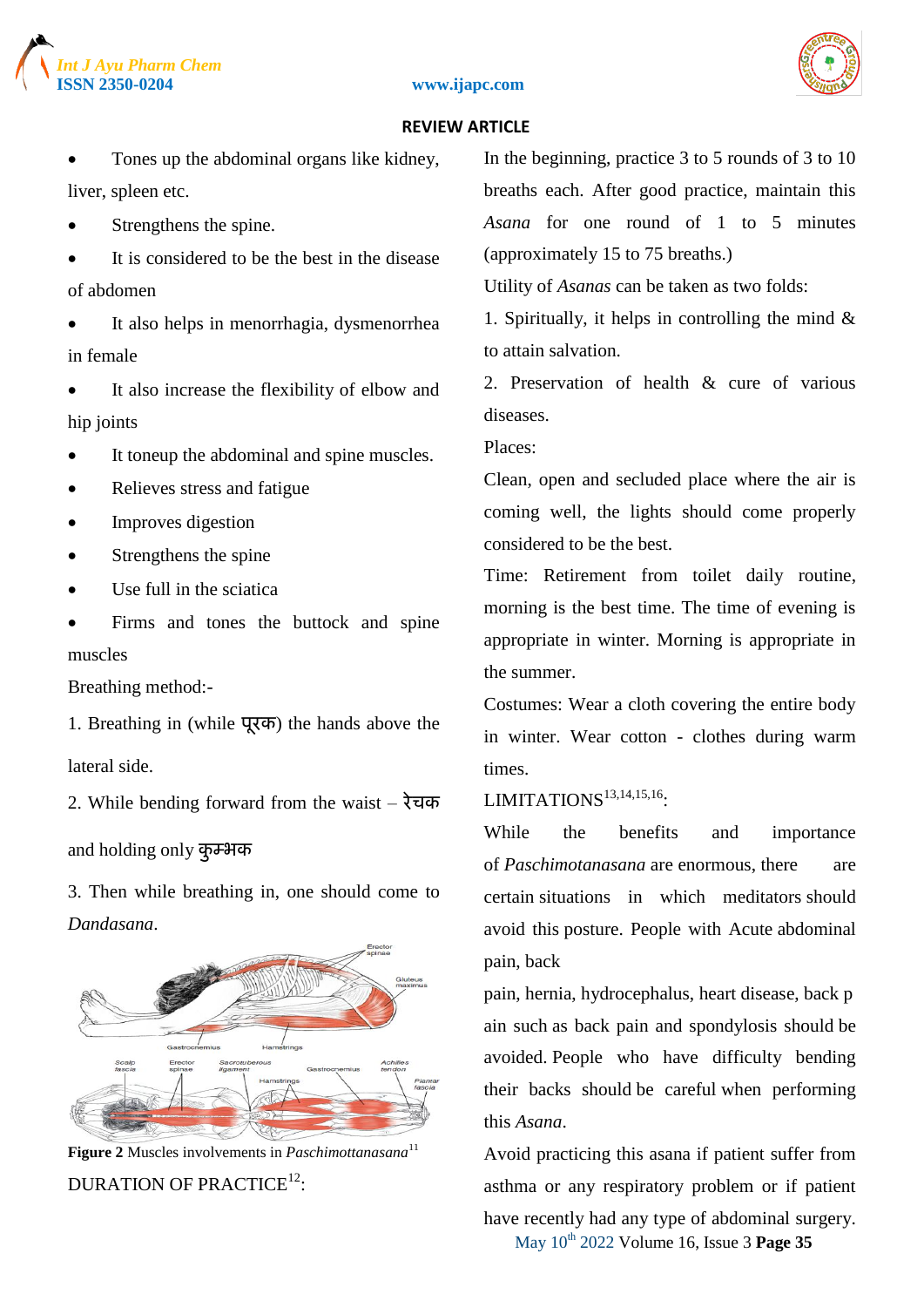





Practitioner should also skip this procedure if you are pregnant or have diarrhea. If the *yogi* has back problems, he should perform *Paschimotanasana* under the supervision of a *yoga* instructor. People suffering from herniated discs should not perform this *Asana*.

# ANATOMY OF *PASCHIMOTTANASANA*<sup>17</sup> :

Focus on extending the spine towards head with each inhalation, and try to bend down with each exhalation.

Joint Actions:

Spinal flexion (moving towards extension); sacrum nutation; hip flexion, adduction, internal rotation; knee extension; ankle slight dorsiflexion; scapula abduction, upward rotation; glenohumoral joint flexion, slight external rotation, adduction; elbow extension; forearm slight pronation.

Working

Gravity acts to pull the torso towards the top of the thighs.

Spine: Extensors can act to deepen action in the hip joints.

Legs: Vastii and articularis genus to extend knees.

#### Lengthening

Spine: Spinal extensors (if releasing into pose), latissimus dorsi.

Legs: Hamstrings, gluteus maximus, piriformis, obturator internus and gemelli, gluteus medius and minimus, gastrocnemius and soleus; popliteus works at length (eccentrically) to prevent hyperextension of the knees.

Arms: Rhomboids, lower trapezius, latissimus dorsi.

#### **DISCUSSION**

The formation of lumbosacral angle is related to the progressive acquisition of erect posture and the ontogeny of bipedal locomotion.

The impact of increasing joint activity and paraspinal muscle activity helps in stature recovery

The pain, stiffness and decrease in the range of movement at the lumbosacral spine is due to structural changes in the L5-S1 joint. The pathology is due to the compression of nerve roots of sacral plexus.

Any postural changes to compensate the stress and strain in the lumbosacral joints results in the changes in the lumbar curvature which results in an increased lumbosacral angle.

In *Paschimottanasana*, the muscles of whole of the back, hips and spinal column get stretch. Because of this, the muscles in these regions become flexible specially the muscles at the back of the thigh (hamstring muscles) and those of the waist. Due to the stretch along the spinal column, minor defects of the spine are eliminated. The blood circulation in this region improves and consequently, the connecting muscles of the spine get a good supply of blood. This results in better functioning of the nerve fibers coming out of the vertebrae. Tones the shoulders. Owing to the positive pressure exerted on the abdominal region, particularly the lower one, the fat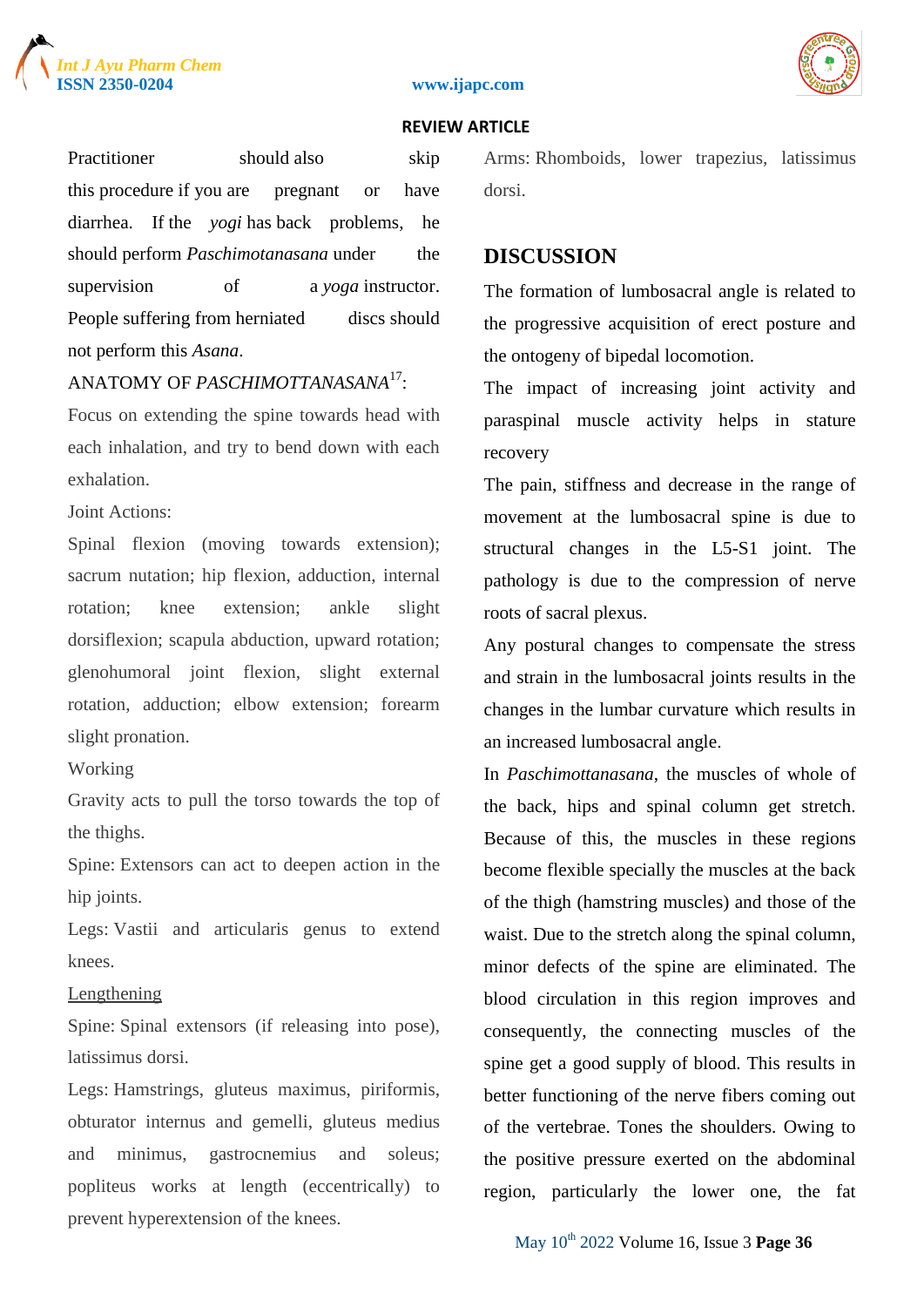





deposited there is trimmed. Unnecessary blood accumulation in this area is eliminated. Seminal weakness in young men and menstrual disorders like excessive menstruation in young women are corrected by the practice of this *Asana*. The *Nadi's* are purified by the effect of this *Asana* and helps to activate the *kundalini Shakti* which will help in getting moksha that is the final aim of yoga. This *Asana* encourages introversion. This *Asana* have soothing for the mind hence removing anxiety, anger and irritability also encourages surrender, letting go and acceptance.

# **CONCLUSION**

First stage in *Hath yoga* is *Asana*. The aim of *Asanas* is to strengthen the body, clearing the impurities of *Nadis* and to make the body fit for sitting comfortably in meditation for long hours. The science behind the *Asana* is not hypothetical since time immemorial there had been numerous yogis who achieved perfection through its practice.The most excellent of all *Asana* is *Paschimottana*. This *Asana* makes the breath flow through the *Sushumna*, stimulate the gastric fire, makes the loins lean and remove all the diseases of man. The continuous and through practice automatically gives easiness and stability.